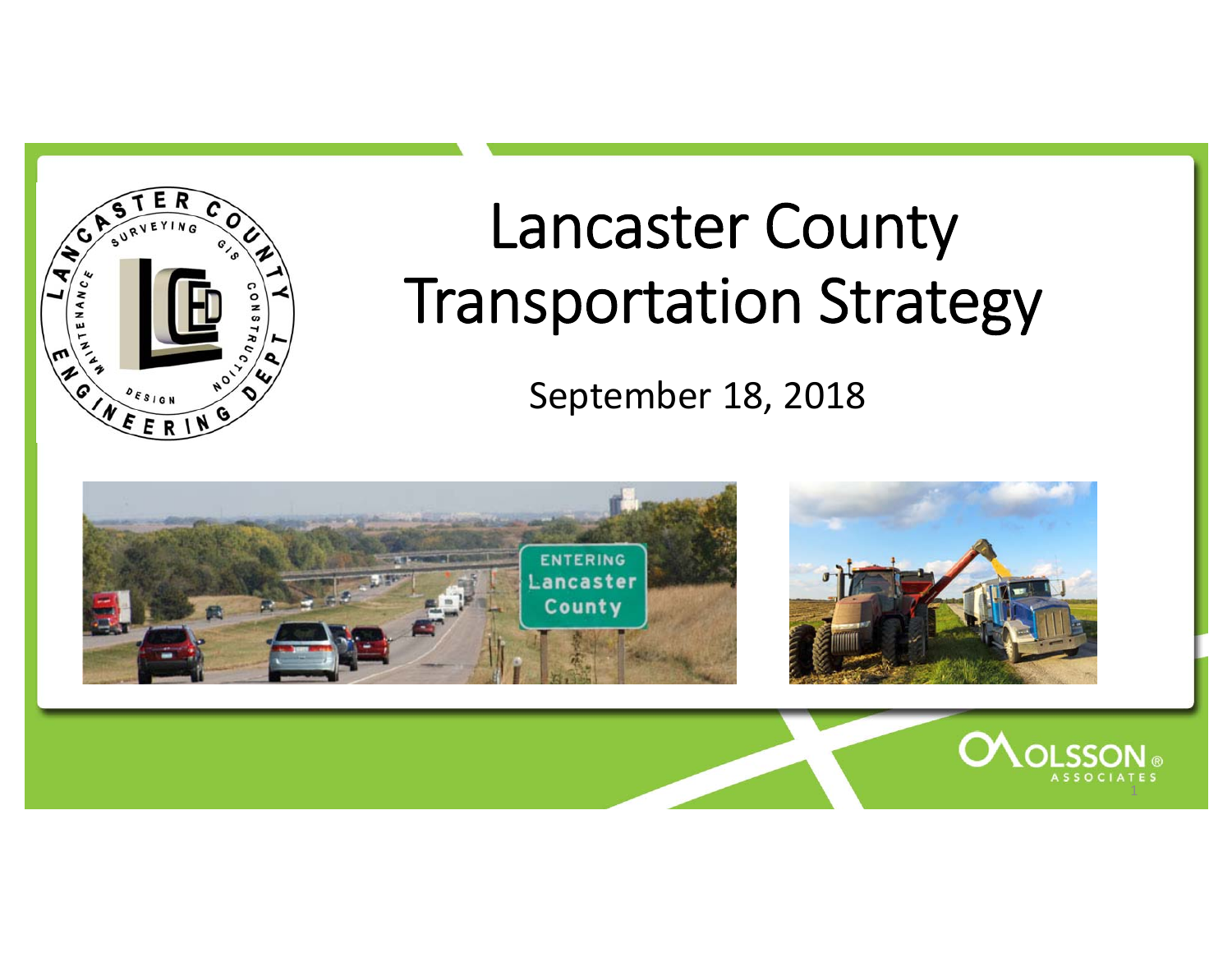#### Lancaster County Transportation Task Force

- $\bullet$ • Roma Amundson Lancaster County Commission
- Jess Baker Wilderness Construction
- • Joe Bolubasz Midwest Bank
- Nathan Boone JEO
- Jennifer BrinkmanLancaster County Commission
- Lonnie BurklundCity of Lincoln
- Jeffrey Butterfield RBC Wealth Management
- • Tom Cajka City of Lincoln
- David Cary City of Lincoln
- Silas ClarkeCity of Hickman
- Glynnis Collins NationalNational Audobon Society
- Nick Cusick Bison, Inc.
- Pamela Dingman Lancaster County Engineer
- Craig Gana Gana Trucking
- Rod Hollman Agriculture
- DaNay Kalkowski Seacrest & Kalkowski, LLC
- Brian Maschmann Norris Public School District
- Russell Miller Lincoln Resident
- Ray Stevens<br>Natural Res Resources District
- Miranda WatsonWoods Bros. Realty
- Michael Werner Mayor of Waverly

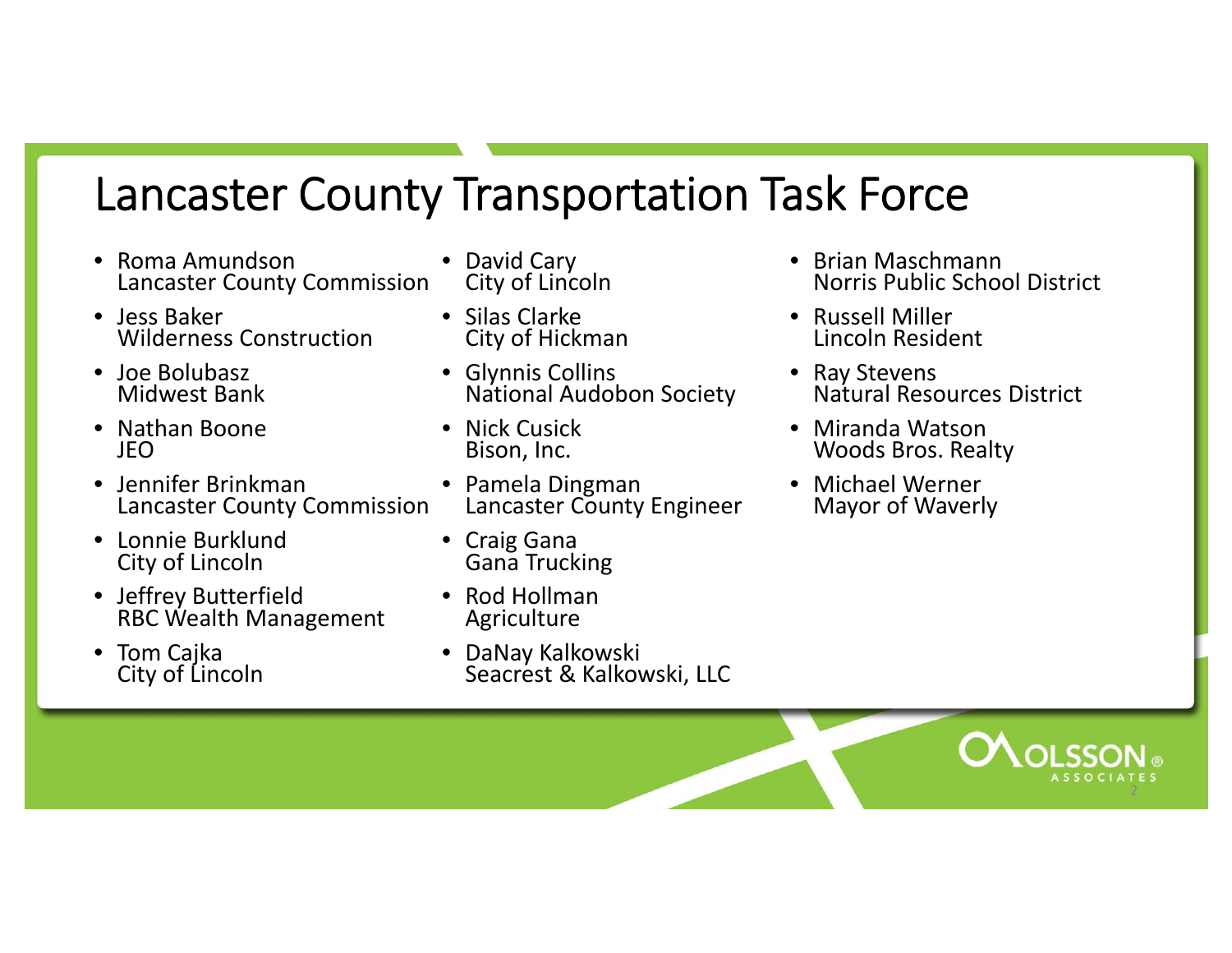### Task Force Charge

- Review the condition of Lancaster County's roads, bridges, culverts, and drainage structures
- Assess the County's, existing practices, design standards and previous plans
- Review the current budget and funding sources
- Identify and vet existing future needs
- Define realistic goals and objectives for the County
- Review best practices
- Develop <sup>a</sup> strategy to close the gap between future needs and available resources

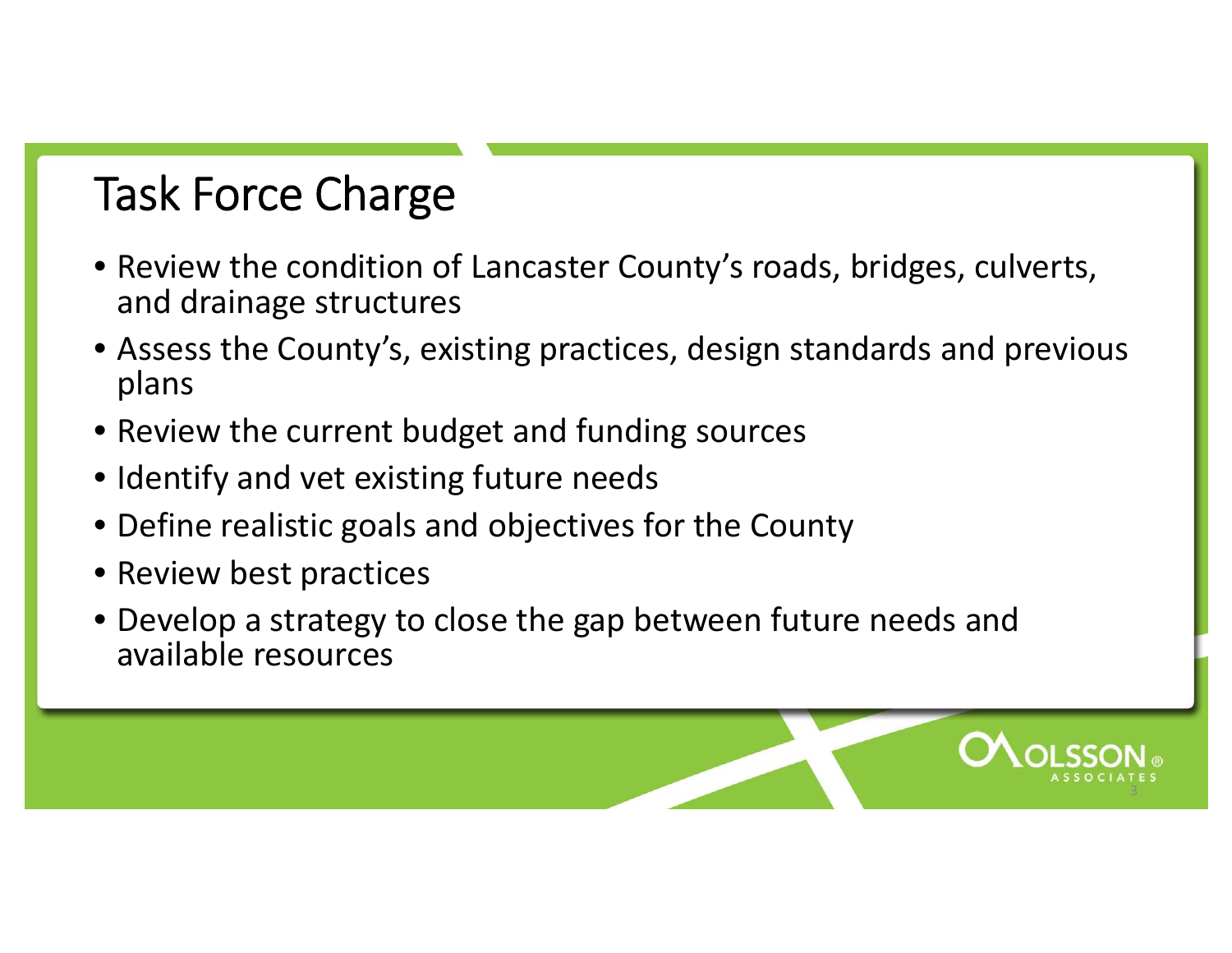#### Study Process **\*Goals \* Targets \*Stakeholder / Community Input REFERENCE Transportation \*State of Existing Infrastructure Strategies \*Community Profile\*Resources \*Best PracticesOLOLSSON®** ASSOCIATES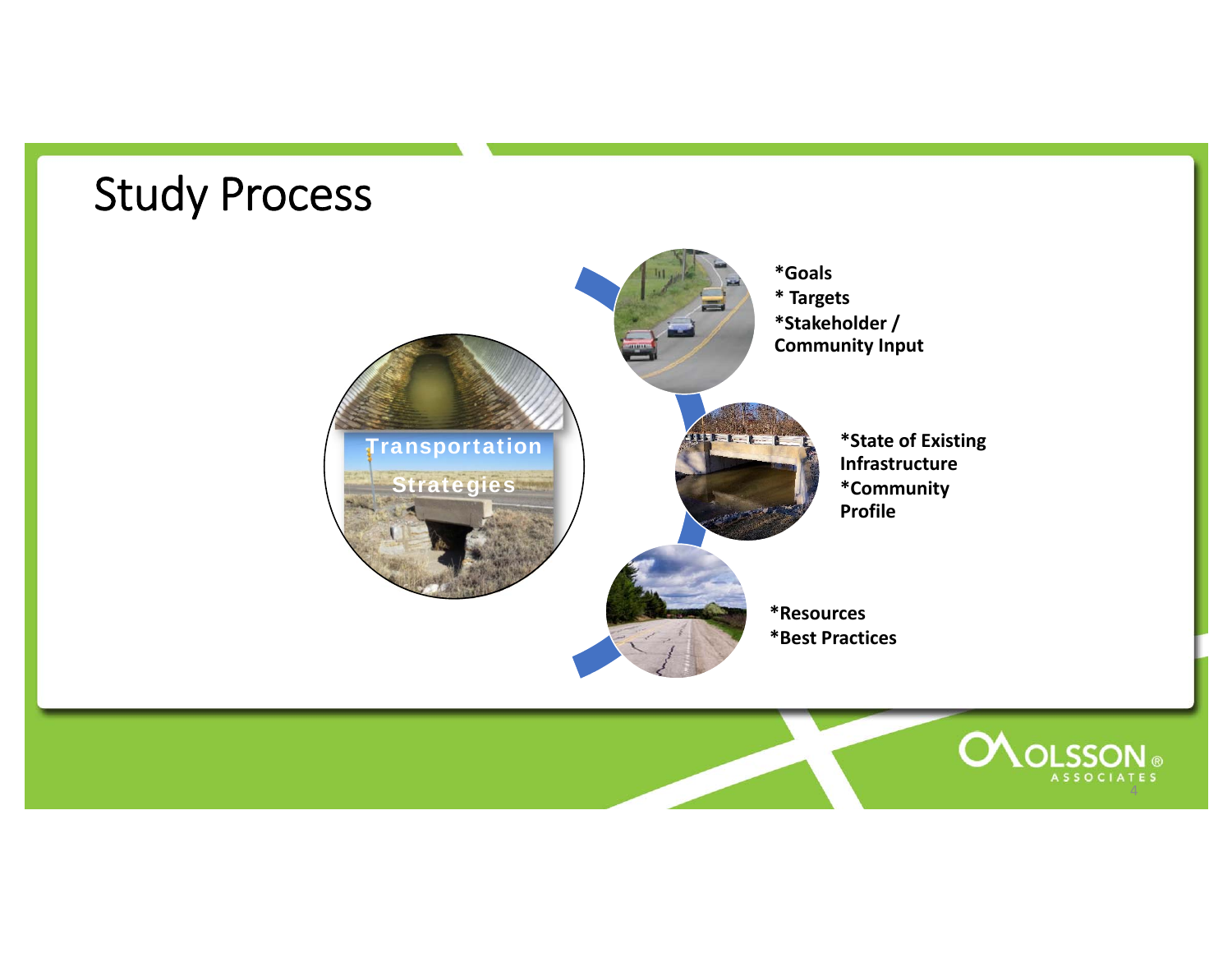# Goals and Objectives

**Goal 1. Maintenance** – Well-maintained roads, bridges and County infrastructure. **Objective - Maintain roads, bridges and County infrastructure to a state of good** repair to maximize the value of Lancaster County transportation assets

Goal 2. Mobility and System Reliability – An efficient, reliable, and well-connected transportation system to move people and freight.

Objective - Optimize the reliability of the transportation network **Objective - Provide a reliable network of farm-to-market and home-to-work** roadways

**Goal 3. Livability and Travel Choice – A multimodal system that provides travel** options to support livable communities.

**Objective - Consider paved shoulders on paved county roadways** 

**Goal 4. Safety and Resiliency – Provide a safe and resilient transportation network. Objective - Institute a Roadway Safety Audit Report (RASR) program Objective - Evaluate the resiliency of the system to natural and human-events** 





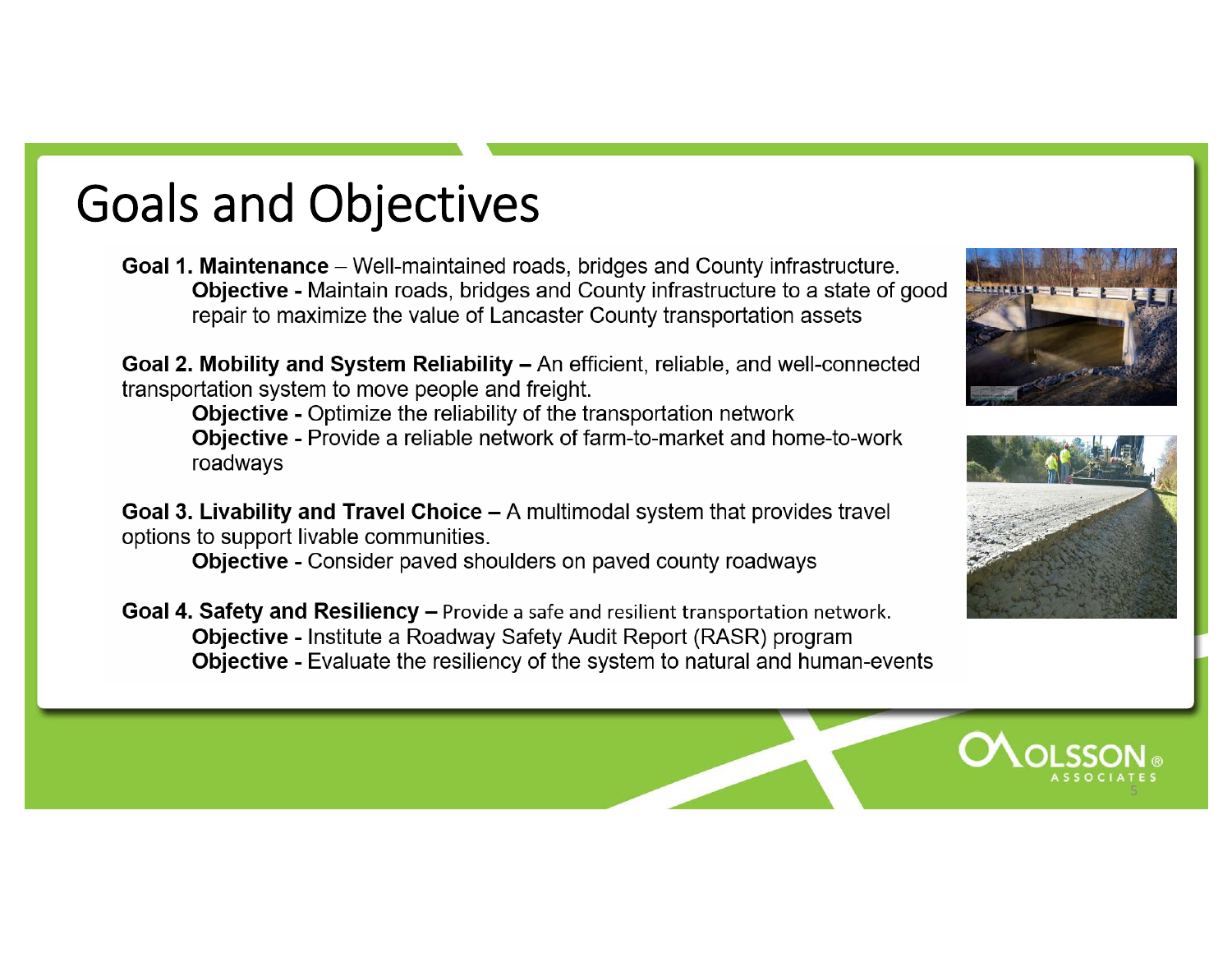# Goals and Objectives

Goal 5. Economic Vitality – A transportation system that supports economic vitality for residents and businesses.

Objective - Improve farm-to-market and home-to-work networks to support county commerce

**Objective - Improve county economic competitiveness by enhancing the** transportation system to promote business growth

Goal 6. Environmental Sustainability  $-$  A transportation system that enhances the natural, cultural and built environment.

**Objective - Maintain compliance with air quality standards** 

**Objective - Reduce fossil fuel consumption** 

Objective - Avoid, minimize and mitigate environmental impacts of transportation projects

Goal 7. Funding and Cost Effectiveness - Collaboration in funding transportation projects to maximize resources

**Objective - Make the best use of public resources** 

**Objective -** Decrease the gap between available resources and needed improvements





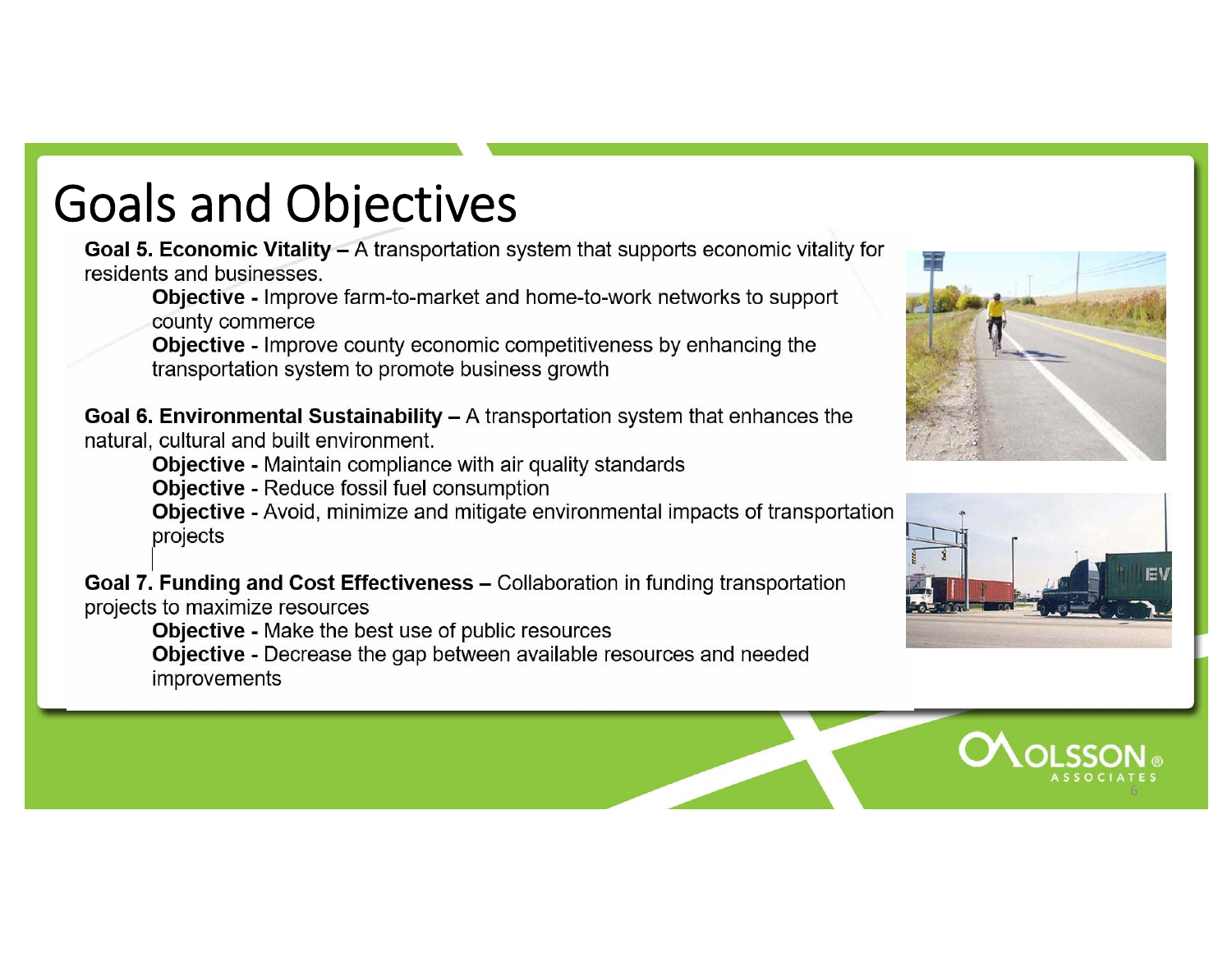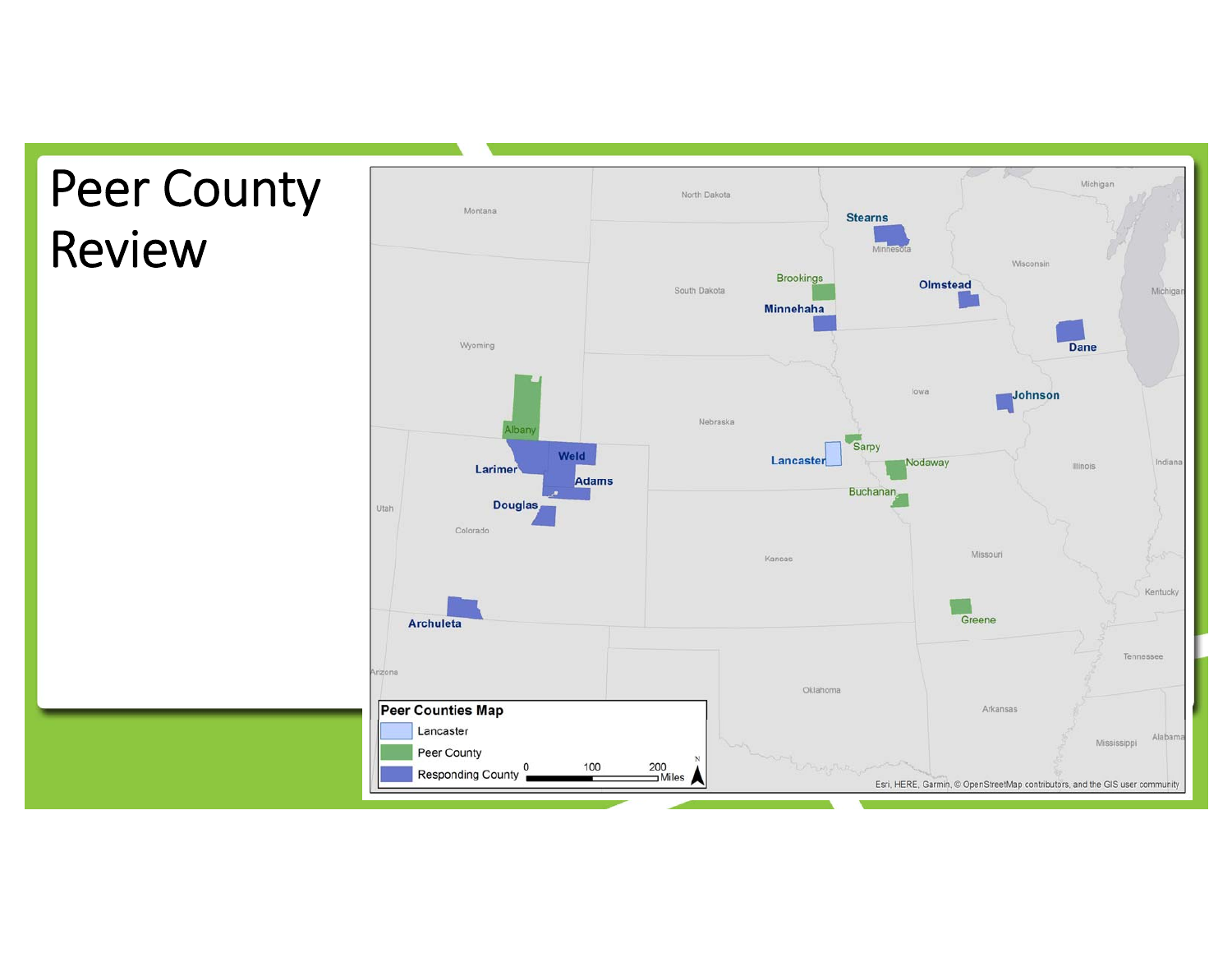# Peer County Review

- = Lancaster County Maintenance**Activities** 
	- very similar to peer activity



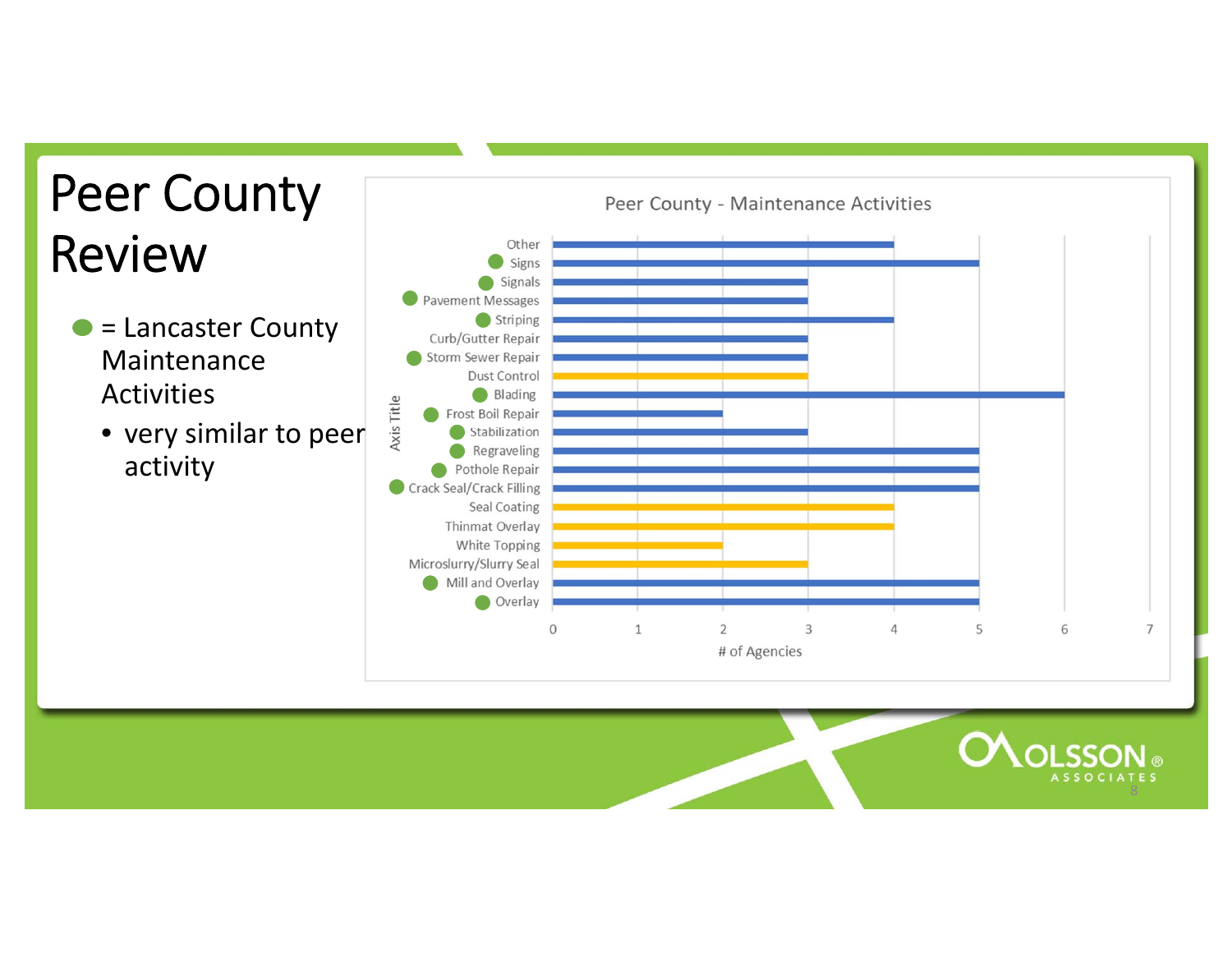## Peer County Budget Review

- • Lancaster has significantly smaller rural population
	- 9% compared to often 50%+
- • Lancaster has more centerline miles to maintain
	- 20% to 44% more
- Lancaster's budget / centerline miles is significantly less
	- \$18k / mile compared with \$28 ‐ \$32k / mile
	- 57% ‐ 64% of average/median



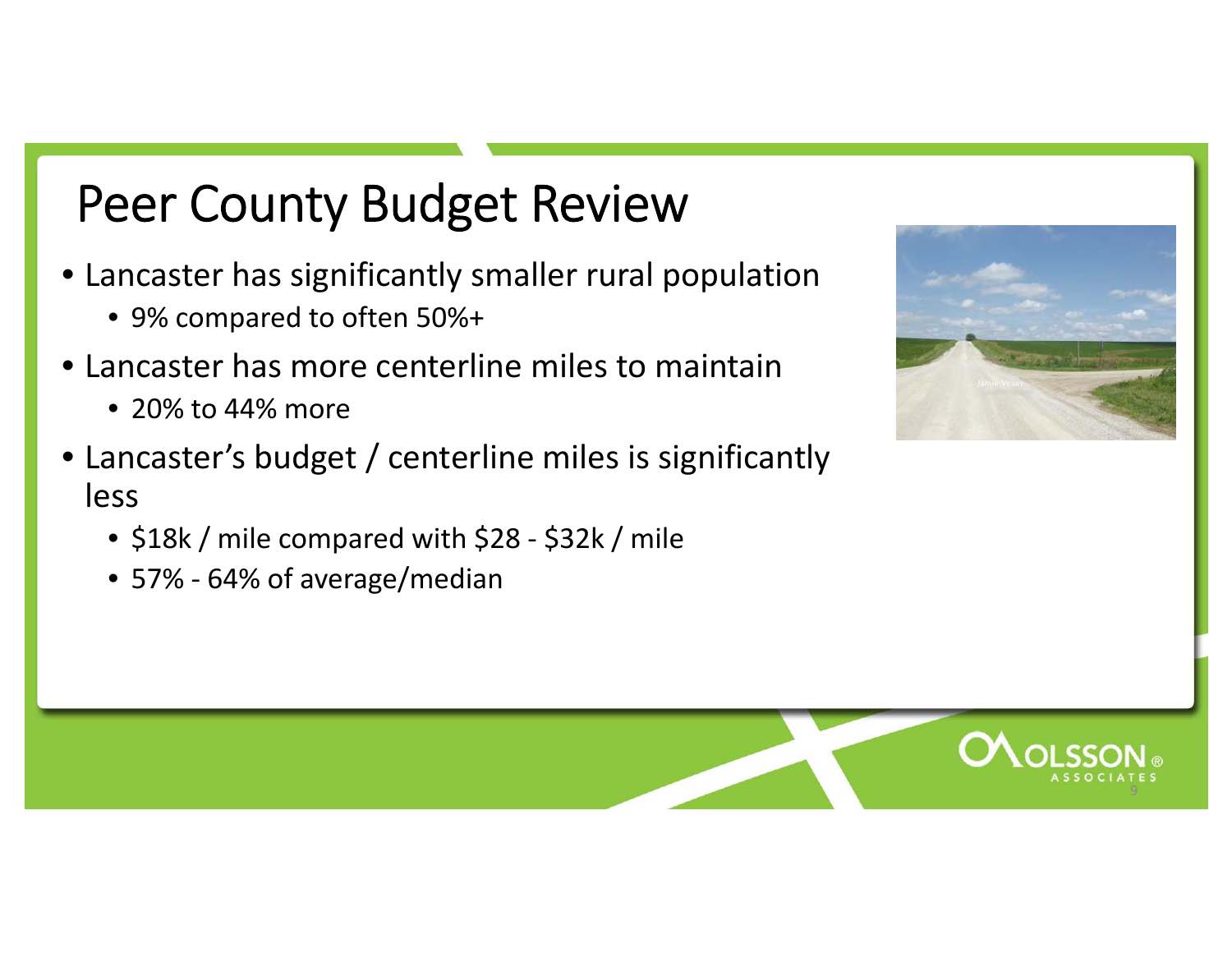| <b>Funding Gap</b>                                                         |                           |
|----------------------------------------------------------------------------|---------------------------|
| <b>Total Program Cost over Program Length</b>                              | \$205,000,000             |
| <b>Annual Cost over Program Length</b>                                     | \$29,000,000              |
| <b>Annual Cost over Program Length</b><br>(Critical Bridges Only)          | \$23,000,000              |
| <b>Annual Existing Funding</b><br>(from budget, not including outsourcing) | \$14,000,000              |
| <b>Annual Funding Gap</b>                                                  | \$15,000,000              |
| <b>Annual Funding Gap</b><br>(Critical Bridges Only)                       | \$9,000,000               |
|                                                                            | $A$ , $A$ $A$ , $A$ , $A$ |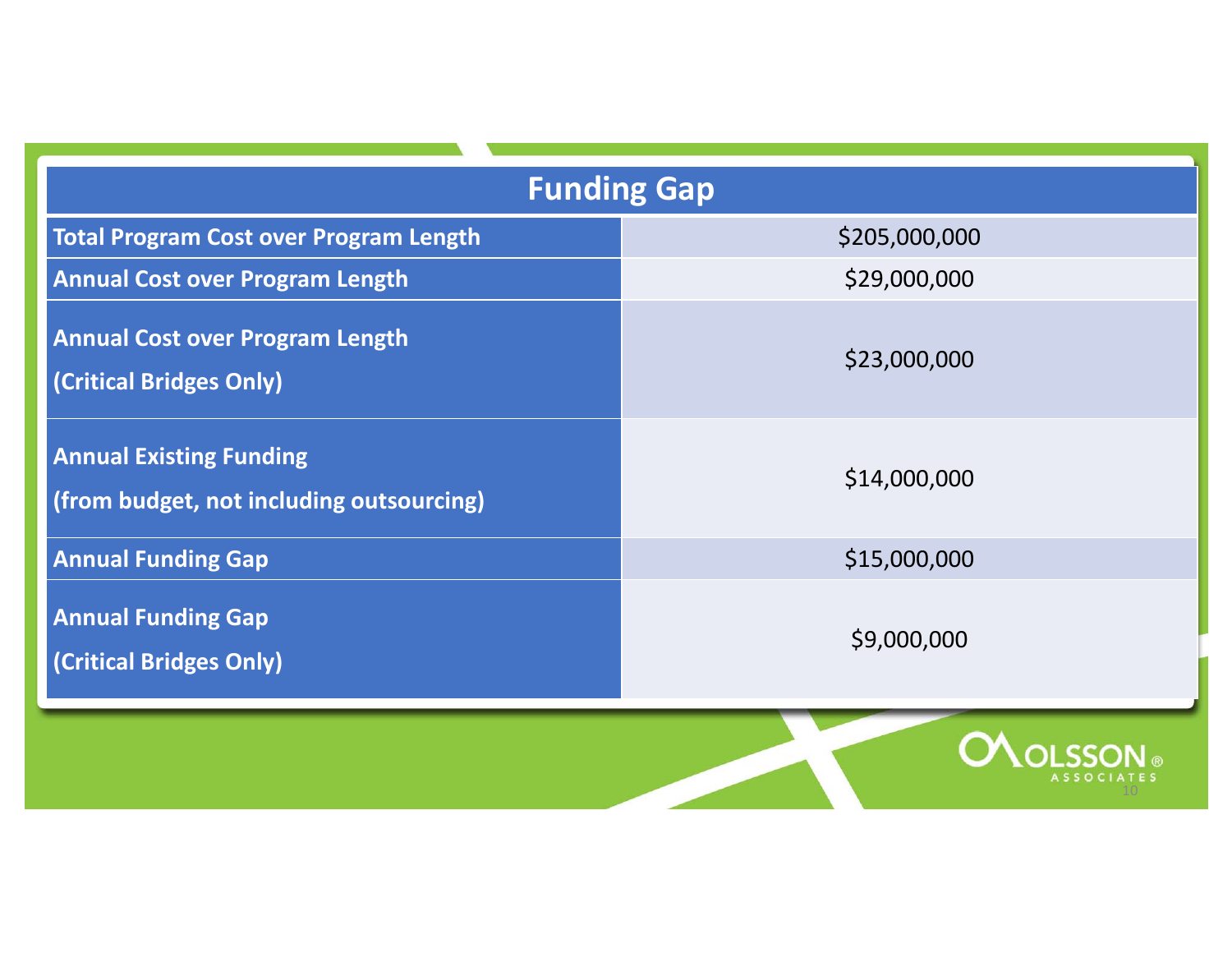## Survey Results

- Survey participants have <sup>a</sup> positive outlook on the infrastructure (gravel roads, paved roads, and structures) of Lancaster County.
- When maintenance is needed on rural roads the responsibility should be shared by the city and county unless the maintenance of the road is due to a new development. In which case, the responsibility should fall to the developer and the county.
- Out of the discussed funding options, bonds should be considered <sup>a</sup> strong potential source of funding.
- For new funding, implementing <sup>a</sup> wheel tax similar to Lincoln was the highest rated option, followed by <sup>a</sup> new county‐wide sales tax. A property tax increase was the least favored option for new revenue.

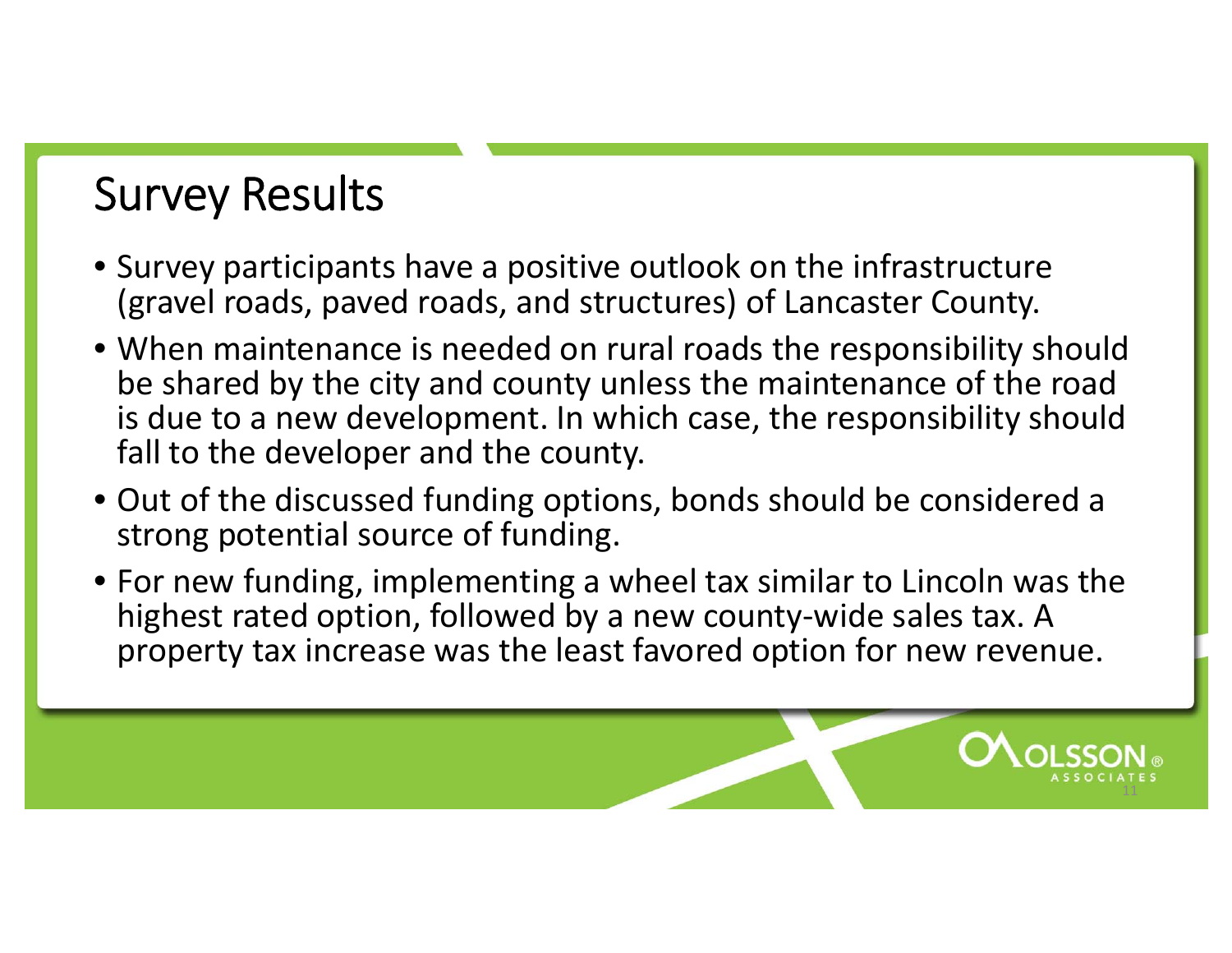

The county should focus on developing a plan

The county should just budget to replace a certain number of bridges per year and prioritize the needs through a multi-year capital improvement plan.



The county should focus on developing a plan to rehabilitate all bridge needs.



The county should focus on developing a plan to replace the critical bridges over a set time period, plus an on-going replacement program of a certain number of bridges per year.



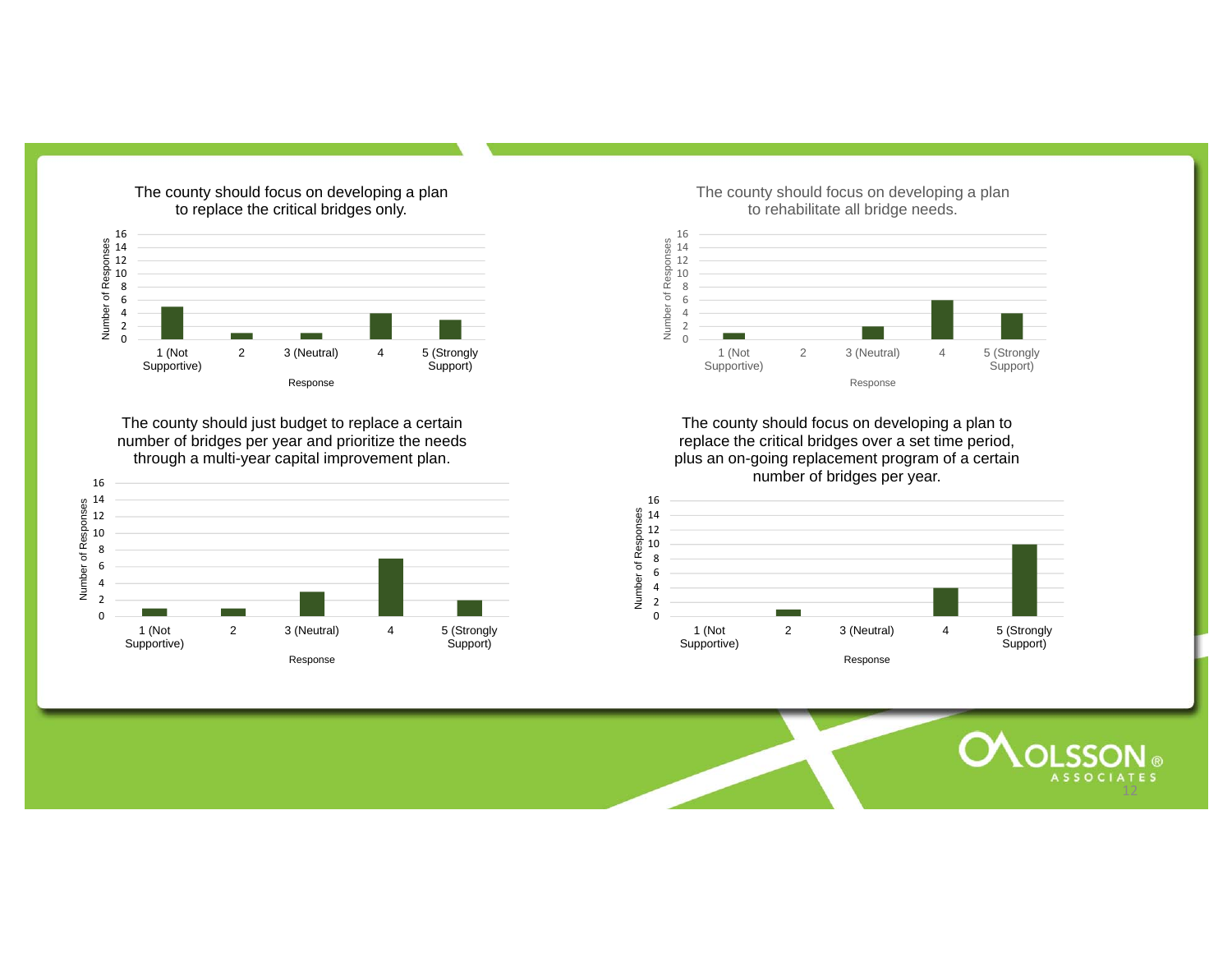

The county should identify bridges that need to be closed and would remain closed to minimize costs to

If the county should focus on developing a plan to rehabilitate all bridge needs, how many years should the county plan on to replace these bridges?



If the county should focus on developing a plan to replace the critical bridges only, how many years should the county plan on to replace these bridges?



If the county should just budget to replace a certain number of bridges per year and prioritize the needs through a multi-year capital improvement plan, how many bridges per year should the county budget for?



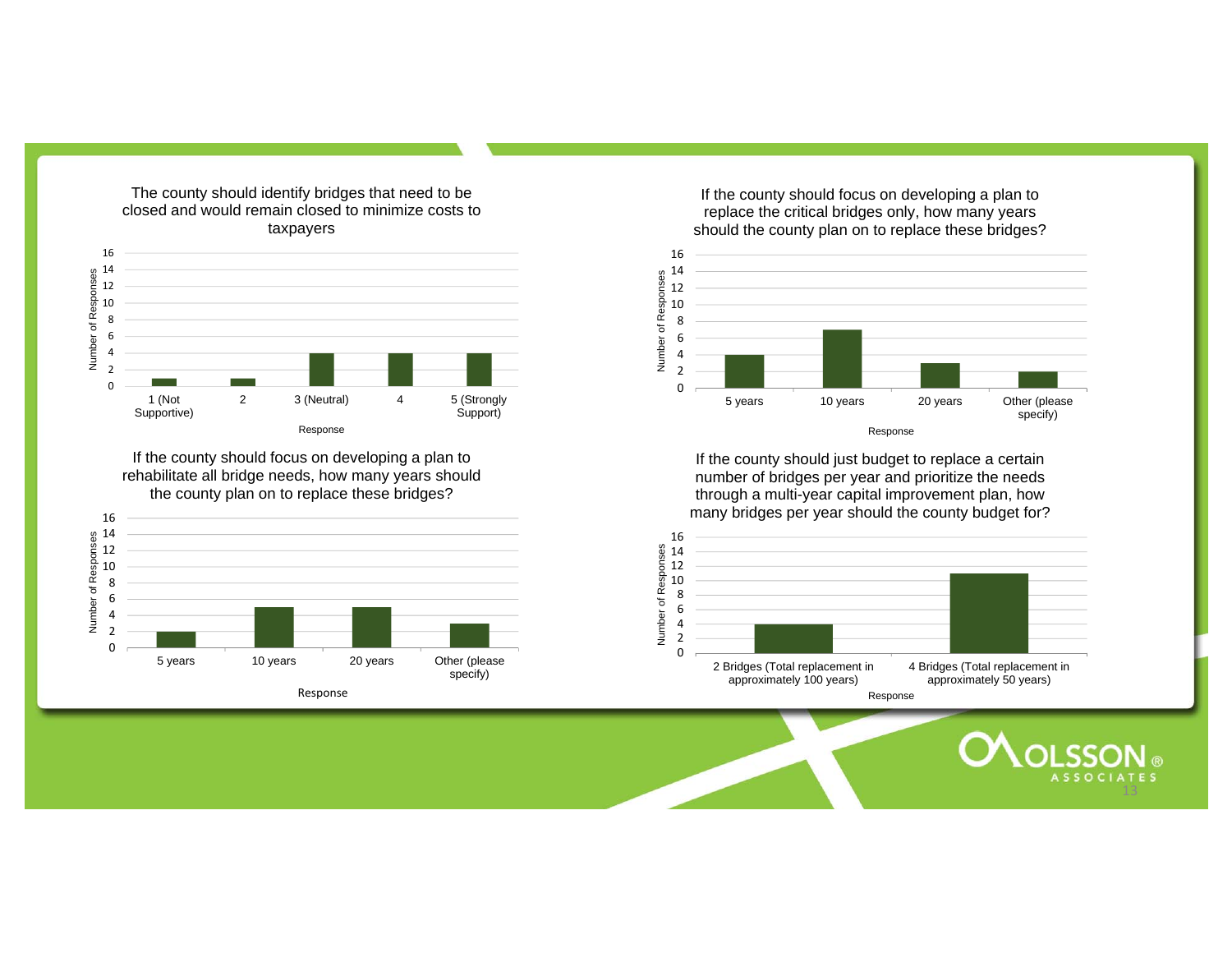If the county should focus on developing a plan to replace the critical bridges over a set time period, plus an on-going replacement program of a certain number of bridges per year, how many years should the county plan to on to replace the critical bridg



Response

If the county should focus on developing a plan to replace the critical bridges over a set time period, plus an on-going replacement program of a certain number of bridges per year, how many bridges per year should the county budget for?



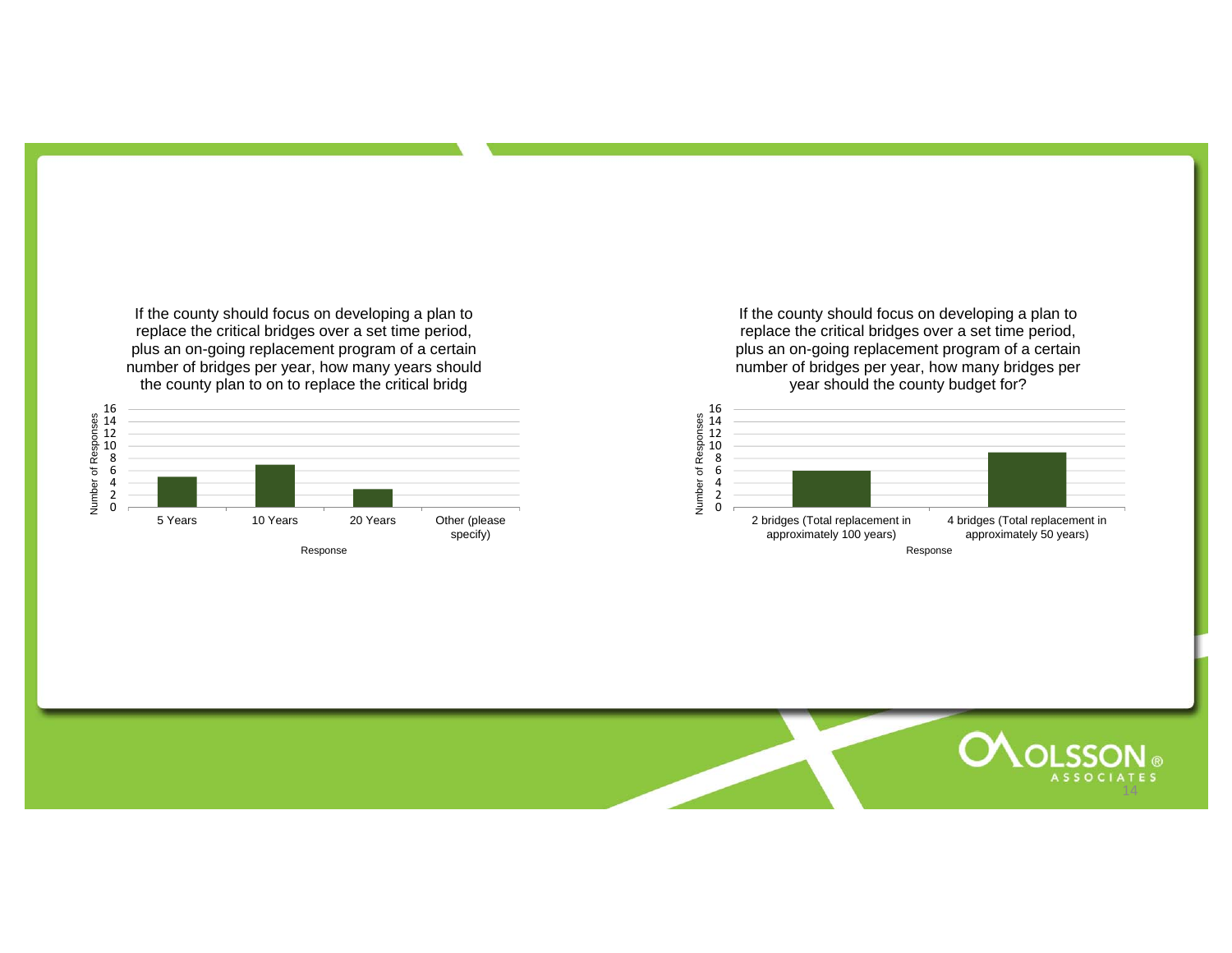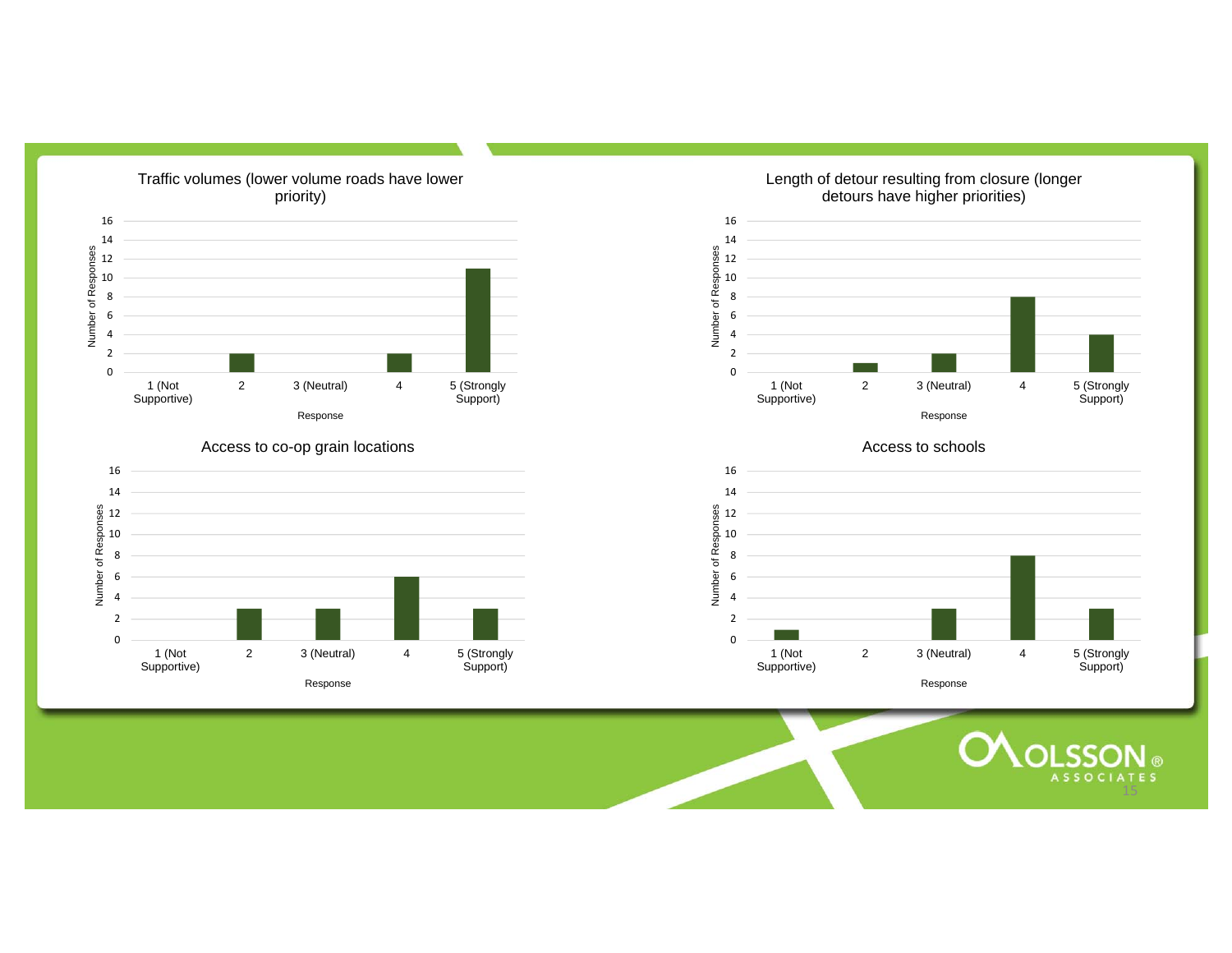

"The drainage structures in Lancaster County are in relatively good shape, consistent with my expectations of what rural structures should be."



"The paved roads in Lancaster County are in relatively good shape, consistent with my expectations of what a rural road should be."



For paved roadways there are a number of treatments available for shoulders, including graded earth, gravel, and paved options. Would you like to see the County prioritize paving shoulders on higher speed paved roadways?



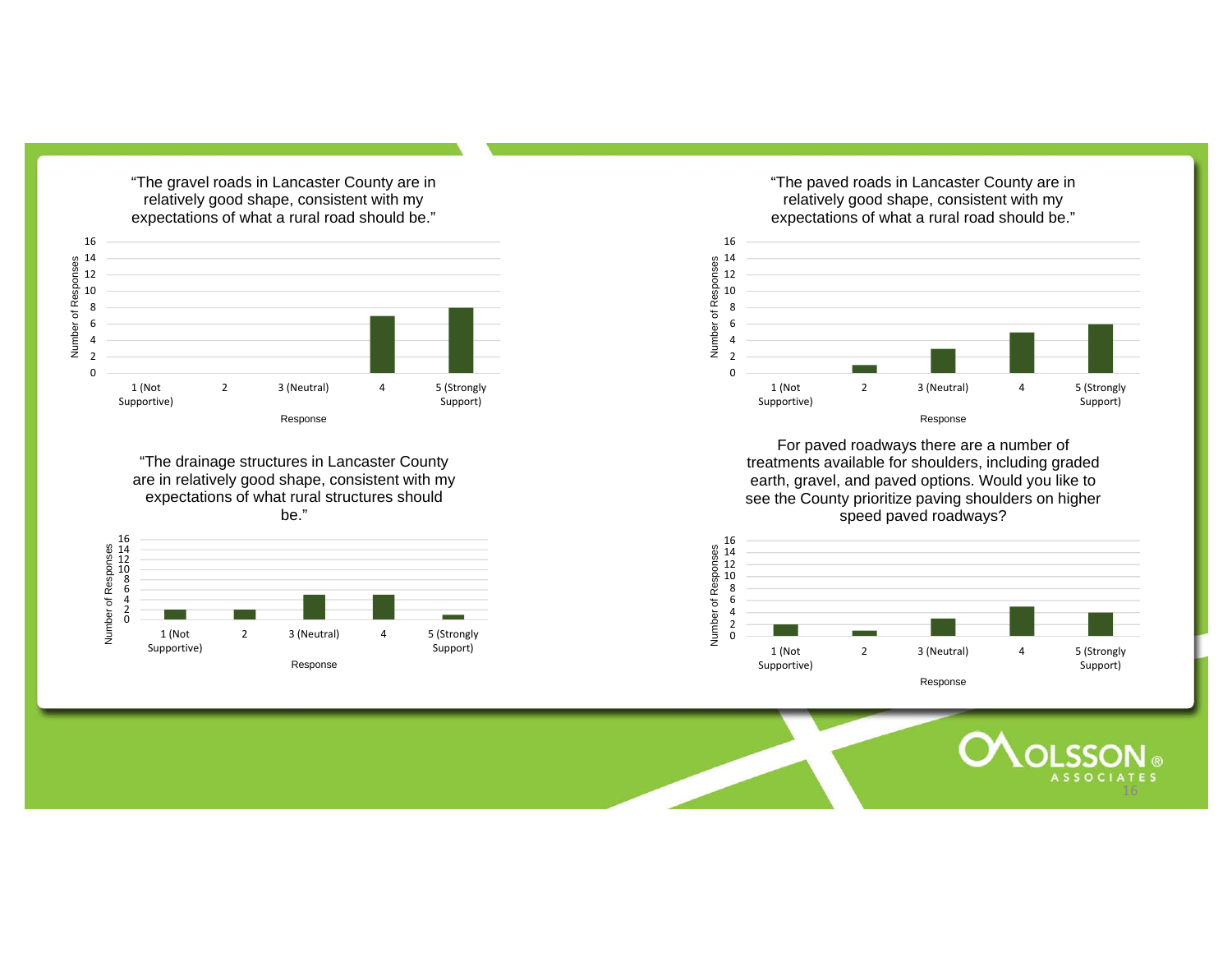If the roadway is within the zoning control of an adjacent community (within 3 miles of Lincoln, 1 mile of Waverly, etc.), who should be responsible for paving the roadway when it meets the 400 vehicles per day threshold?



If the roadway is in a rural area and the need is forecasted by a rural development, such as a new rural subdivision, who should be responsible for paving the roadway?



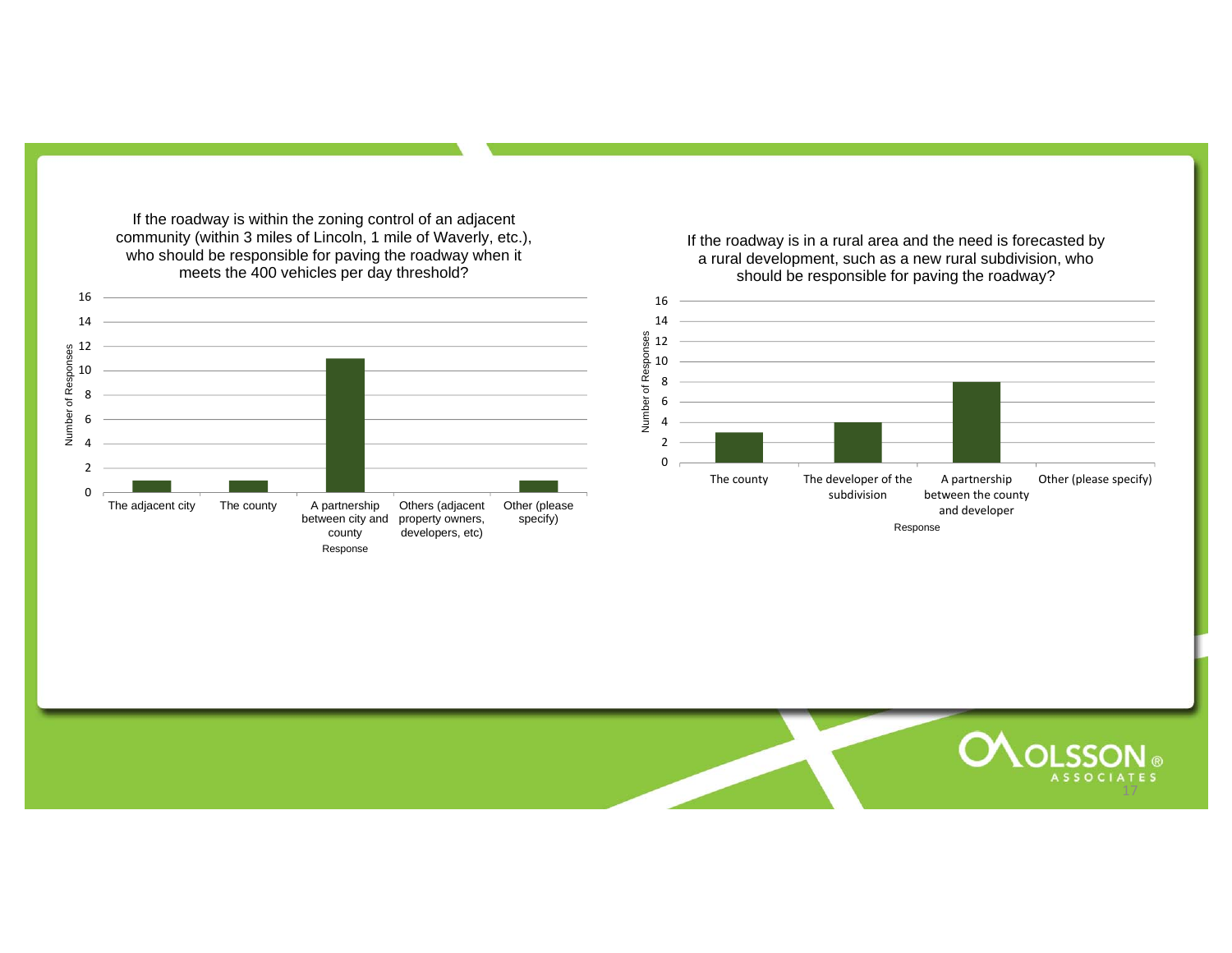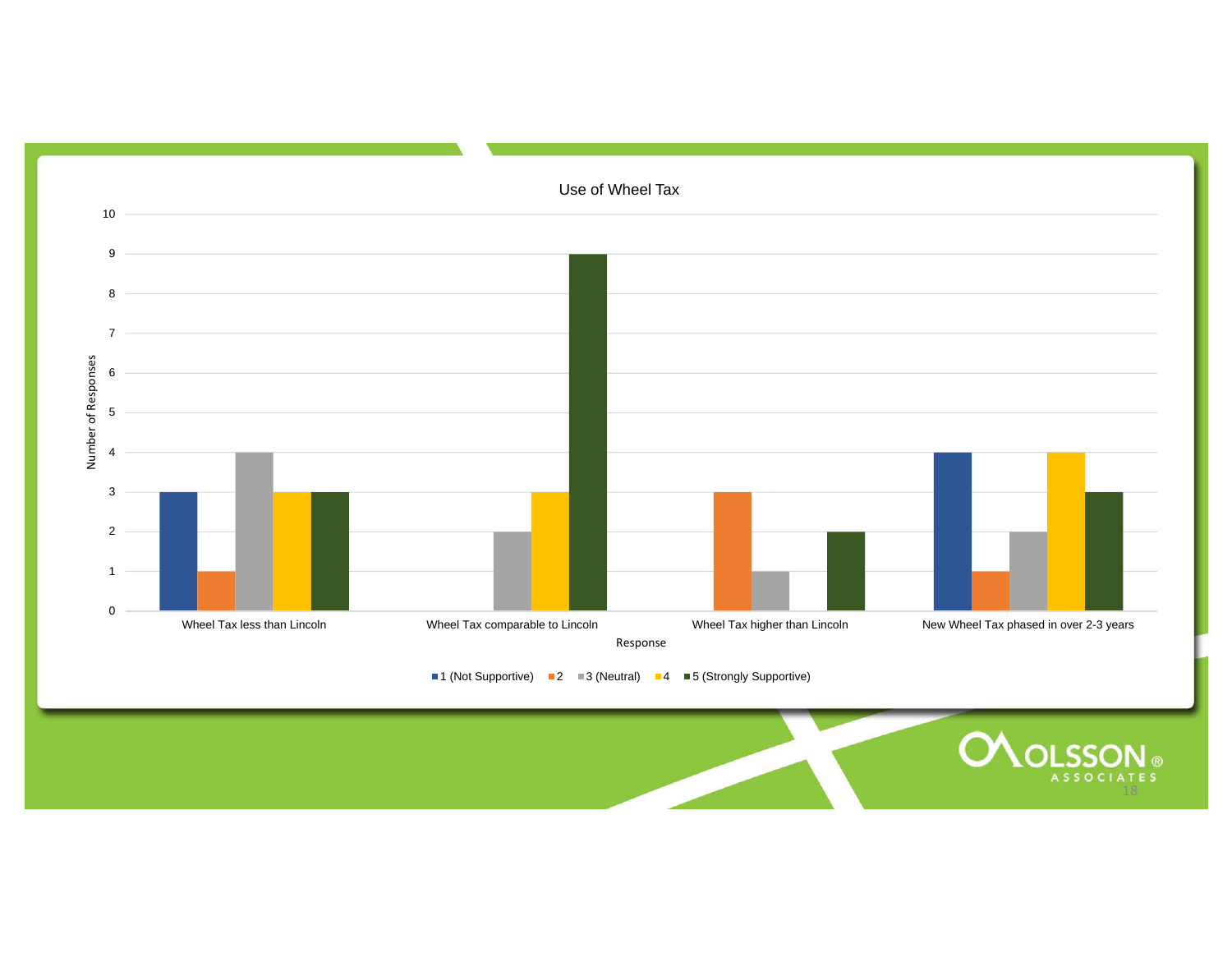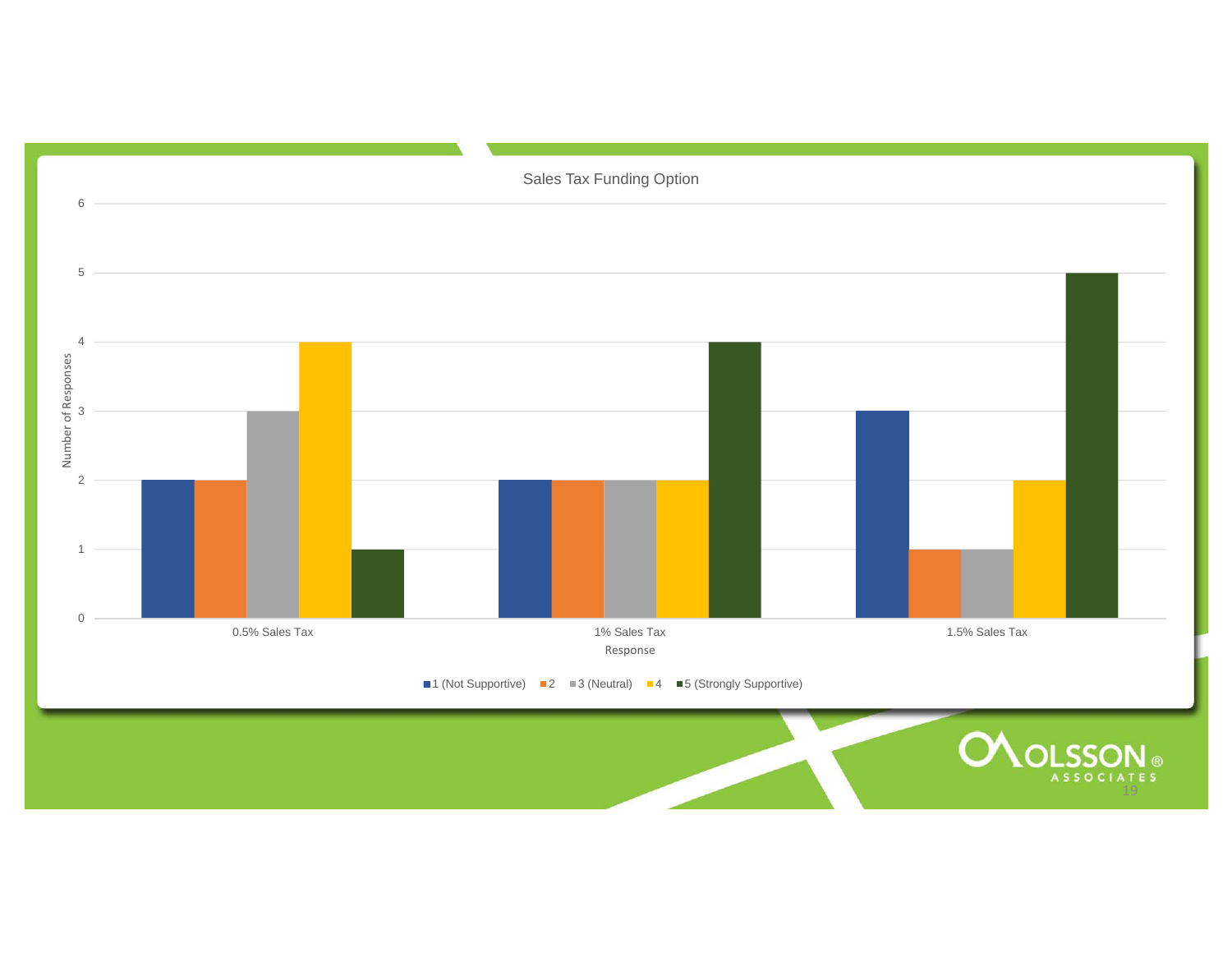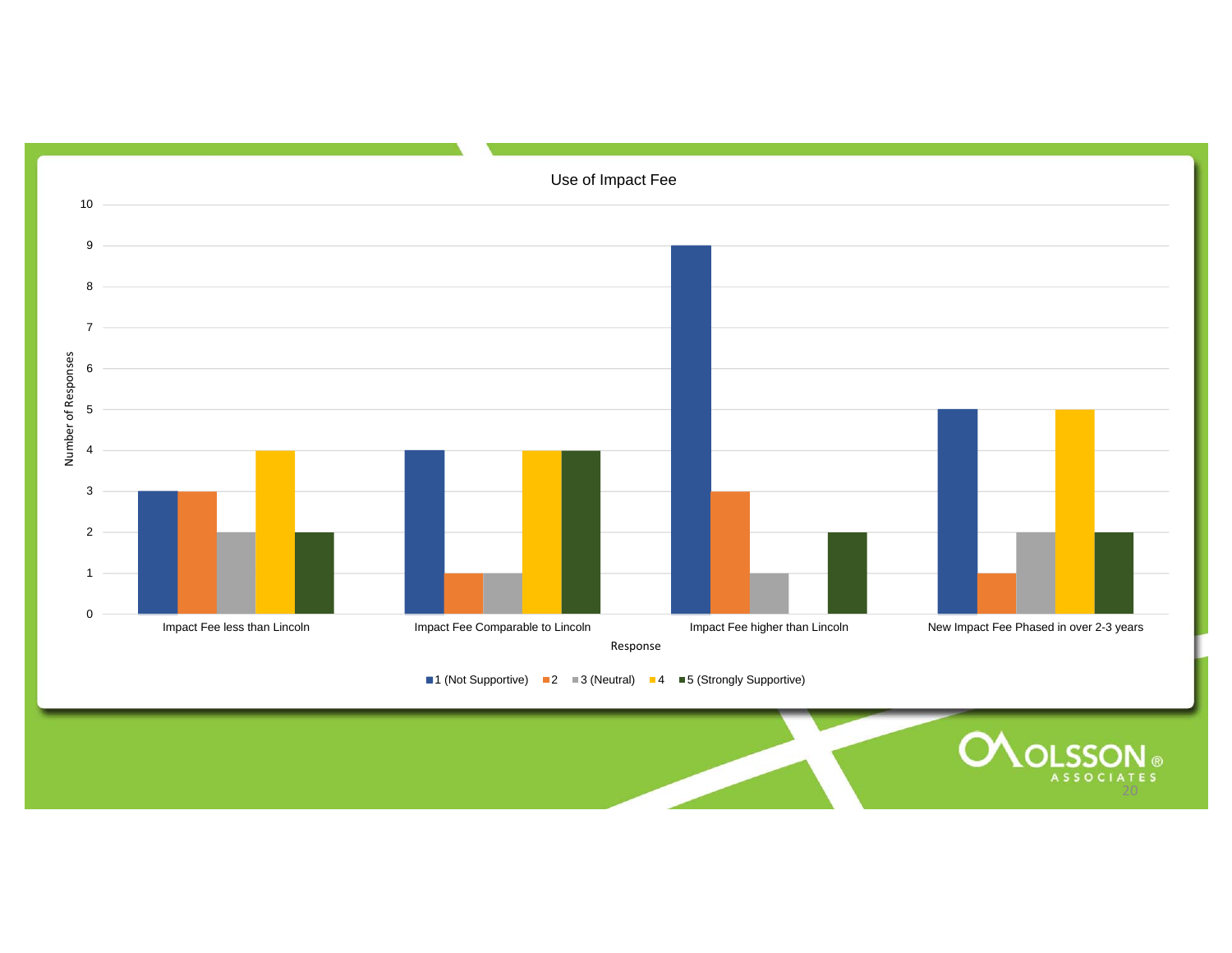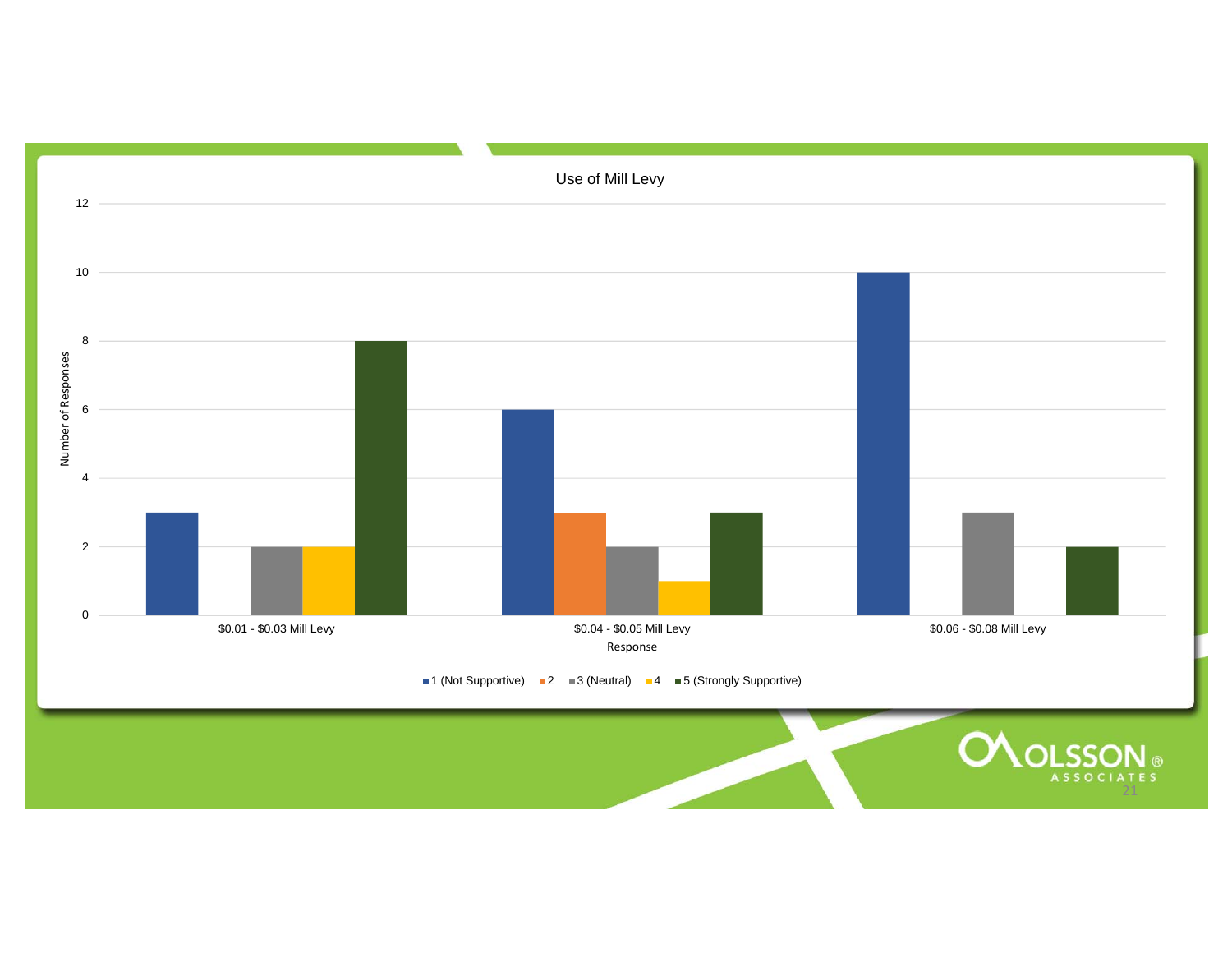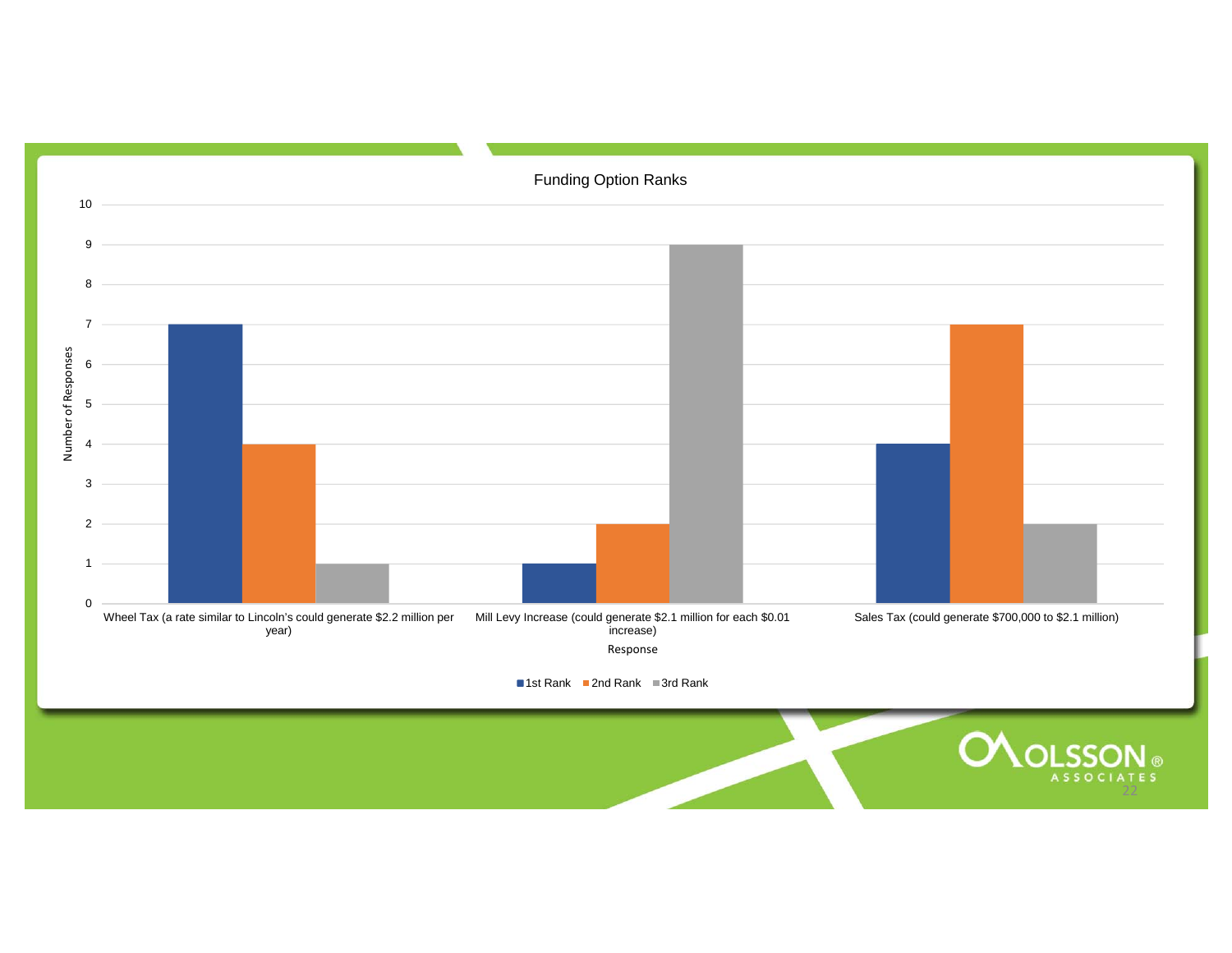### Infrastructure Recommendations

- **Gravel Roadways –** Maintain current program
- **Roadway Safety Audits (RSA) –** Pilot <sup>a</sup> program to proactively identify safety concerns and remedies
- **Bridges, Culverts and Pipes –** Begin strategic reduction and upgrade all bridges over the next 50 years
- **Paving Roadways –** Develop <sup>a</sup> formal paving transition program
- **Roadways within Growth Areas –** Develop <sup>a</sup> cost sharing policy and program with growth communities and developers
- **Pavement Management –** Continue development of <sup>a</sup> pavement management system

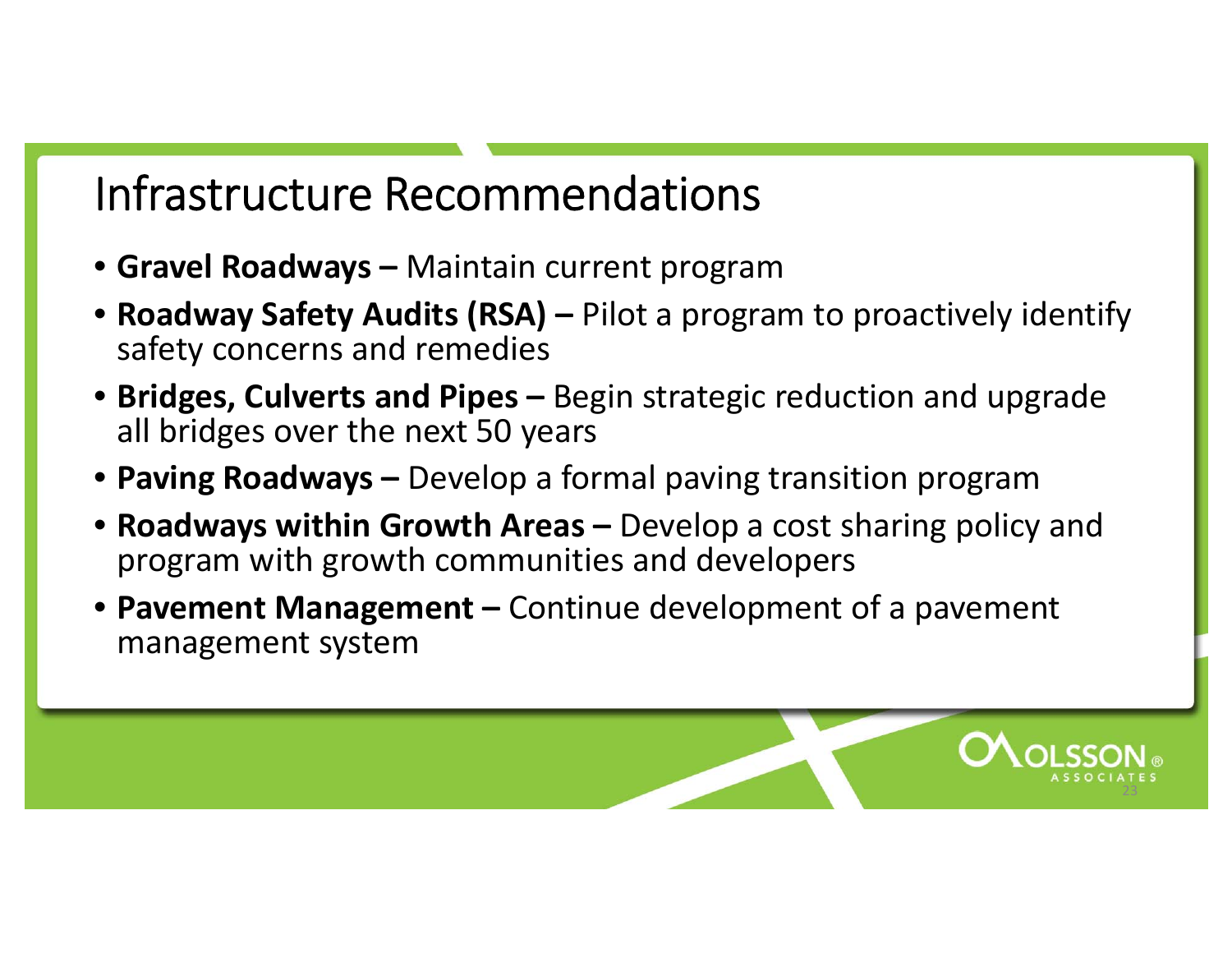## Policy Recommendations

- **Additional Funding –** consider use of wheel tax, county ‐wide sales tax, and/or property tax.
	- Wheel tax and sales tax would not entirely close funding gap.
- •**Safety Improvement Fund –** develop a program to focus available funds on safety improvements
- **Capital Improvement Plan (CIP) –** develop a 4 ‐10 year program for identifying and planning major investments
- Master Plan for Facilities Similar to CIP, but focused on county facilities<br>such as offices, garages, maintenance facilities. such as offices, garages, maintenance facilities.
- **Upgrade Subdivision Regulations**
- **Director of Operations / Deputy Engineer –** non **Director of Operations / Deputy Engineer –** non-political professional to<br>provide consistent leadership and direction.

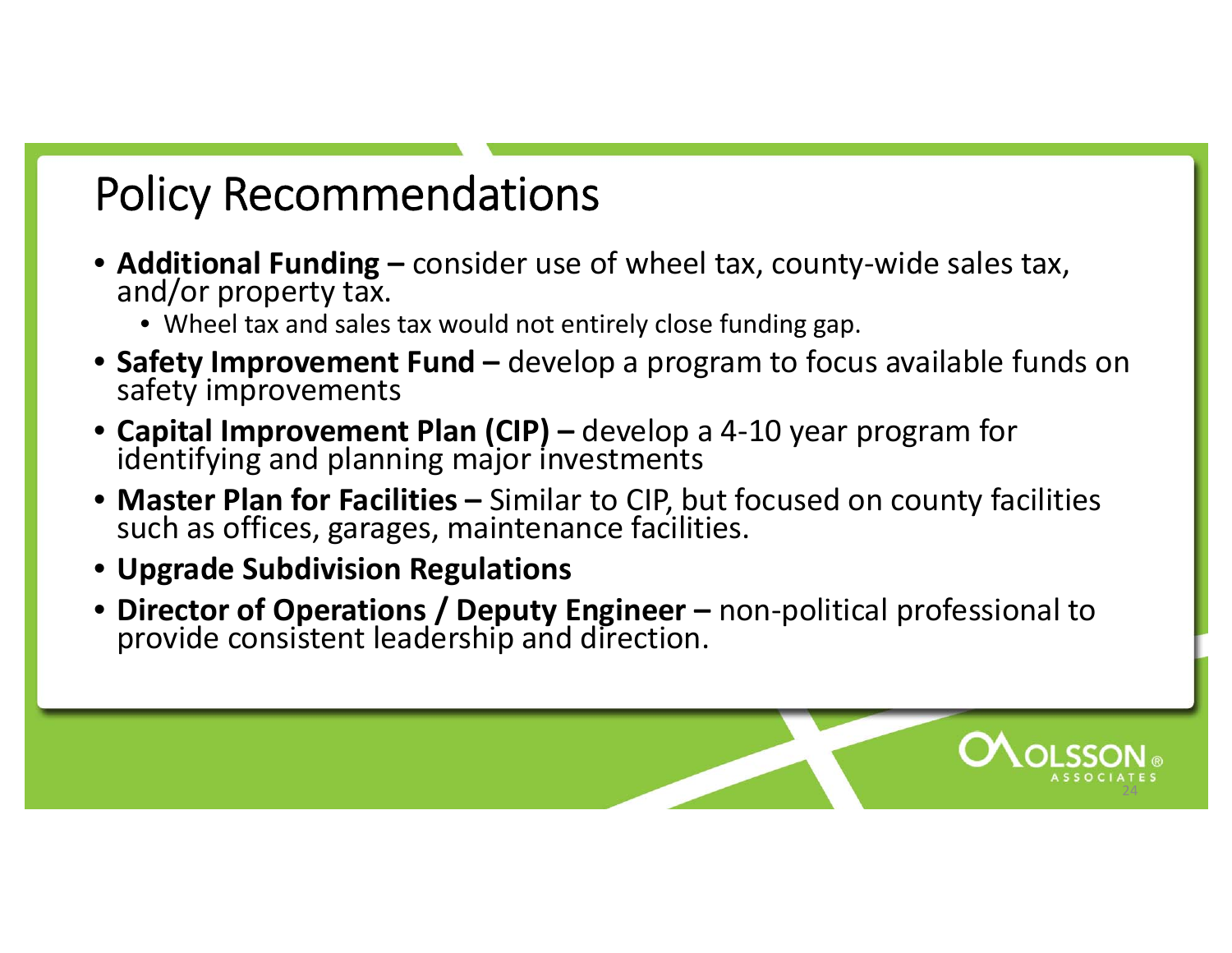# Lancaster County Transportation Strategy

#### **Group Discussion Next Steps**